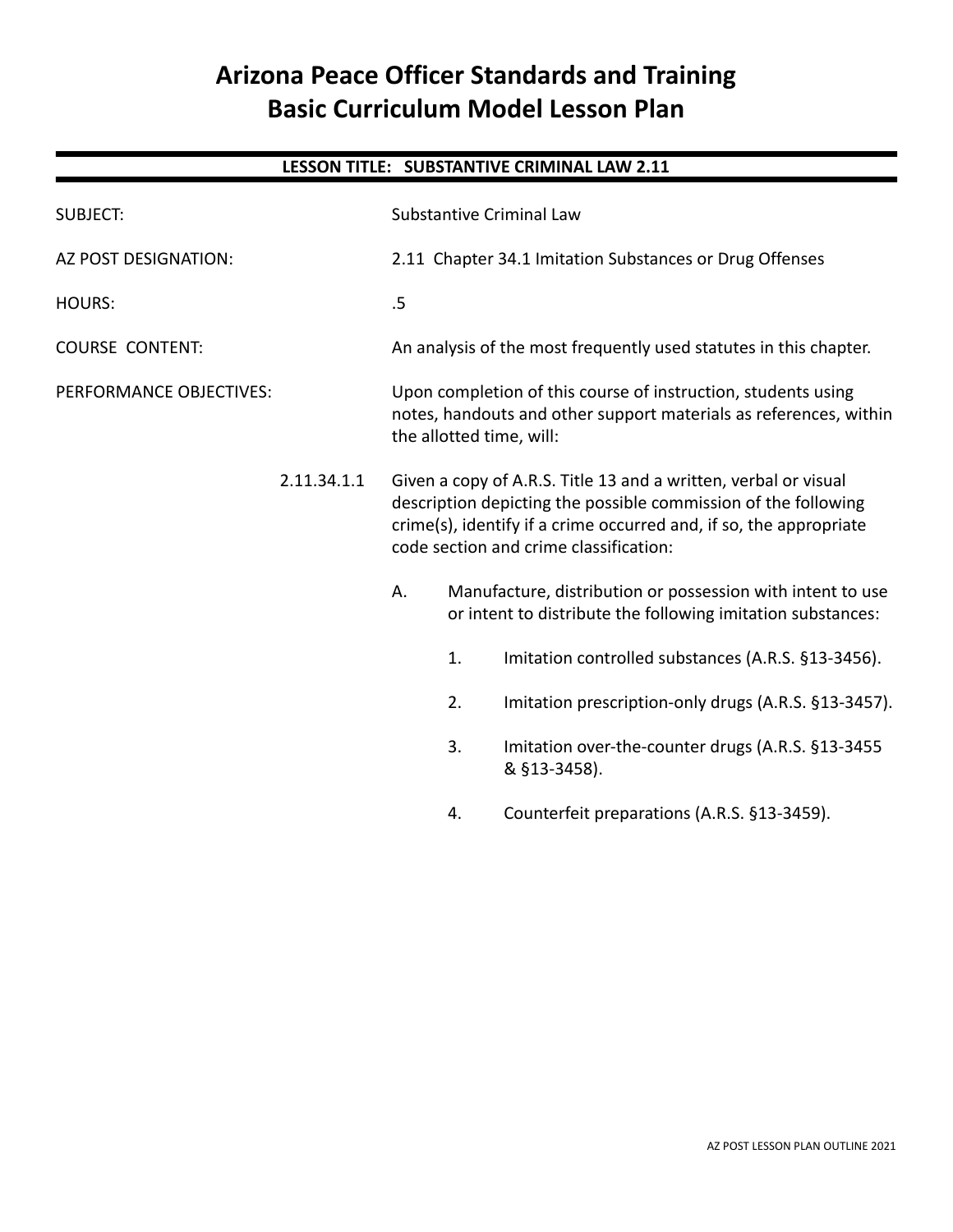# **LESSON TITLE: SUBSTANTIVE CRIMINAL LAW CHAPTER 34.1 IMITATION SUBSTANCES OR DRUG OFFENSES PAGE: 2**

| DATE FIRST PREPARED:             | November 2000                                            |                     |  |
|----------------------------------|----------------------------------------------------------|---------------------|--|
| <b>PREPARED BY:</b>              | <b>SME Committee</b>                                     |                     |  |
| <b>REVIEWED - REVISED:</b>       | <b>SME Committee</b>                                     | DATE: May 2002      |  |
| <b>REVIEWED - REVISED:</b>       | AZ POST (Word)                                           | DATE: June 2003     |  |
| <b>REVIEWED - REVISED:</b>       | SME Committee (hours changed)                            | DATE: October 2006  |  |
| <b>REVIEWED - REVISED:</b>       | <b>SME Committee</b><br>DATE: January 2009               |                     |  |
| <b>REVIEWED - REVISED:</b>       | <b>SME Committee</b>                                     | DATE: January 2011  |  |
| <b>REVIEWED - REVISED:</b>       | <b>SME Committee</b>                                     | DATE: November 2011 |  |
| <b>REVIEWED - REVISED:</b>       | <b>SME Committee</b>                                     | DATE: August 2019   |  |
| <b>REVIEWED - REVISED:</b>       | <b>SME Committee</b>                                     | DATE: January 2021  |  |
| <b>REVIEWED - REVISED:</b>       | AZPOST (DocX)                                            | DATE: January 2022  |  |
| REVIEWED - REVISED:              |                                                          | DATE:               |  |
| <b>REVIEWED - REVISED:</b>       |                                                          | DATE:               |  |
| <b>REVIEWED - REVISED:</b>       |                                                          | DATE:               |  |
| AZ POST - APPROVAL:              | <b>Steve Enteman</b>                                     | DATE: August 2019   |  |
| AZ POST - APPROVAL:              | <b>Mandy Faust</b>                                       | DATE: March 2021    |  |
| AZ POST - APPROVAL:              | Lori Wait                                                | DATE: January 2022  |  |
| <b>INSTRUCTOR REFERENCES:</b>    | A.R.S. Title 13                                          |                     |  |
| <b>CLASS LEVEL:</b>              | Student                                                  |                     |  |
| <b>TRAINING AIDS:</b>            | http://www.azleg.gov/ArizonaRevisedStatutes.asp          |                     |  |
| <b>INSTRUCTIONAL STRATEGY:</b>   | Interactive lecture.                                     |                     |  |
| <b>SUCCESS CRITERIA:</b>         | 70% or higher on a written, multiple-choice examination. |                     |  |
| <b>COMPUTER FILE NAME:</b>       | 2-11 Ch 34.1 Imitation Substances or Drug Offenses       |                     |  |
| DATE RELEASED TO THE SHARE FILE: | May 27, 2022                                             |                     |  |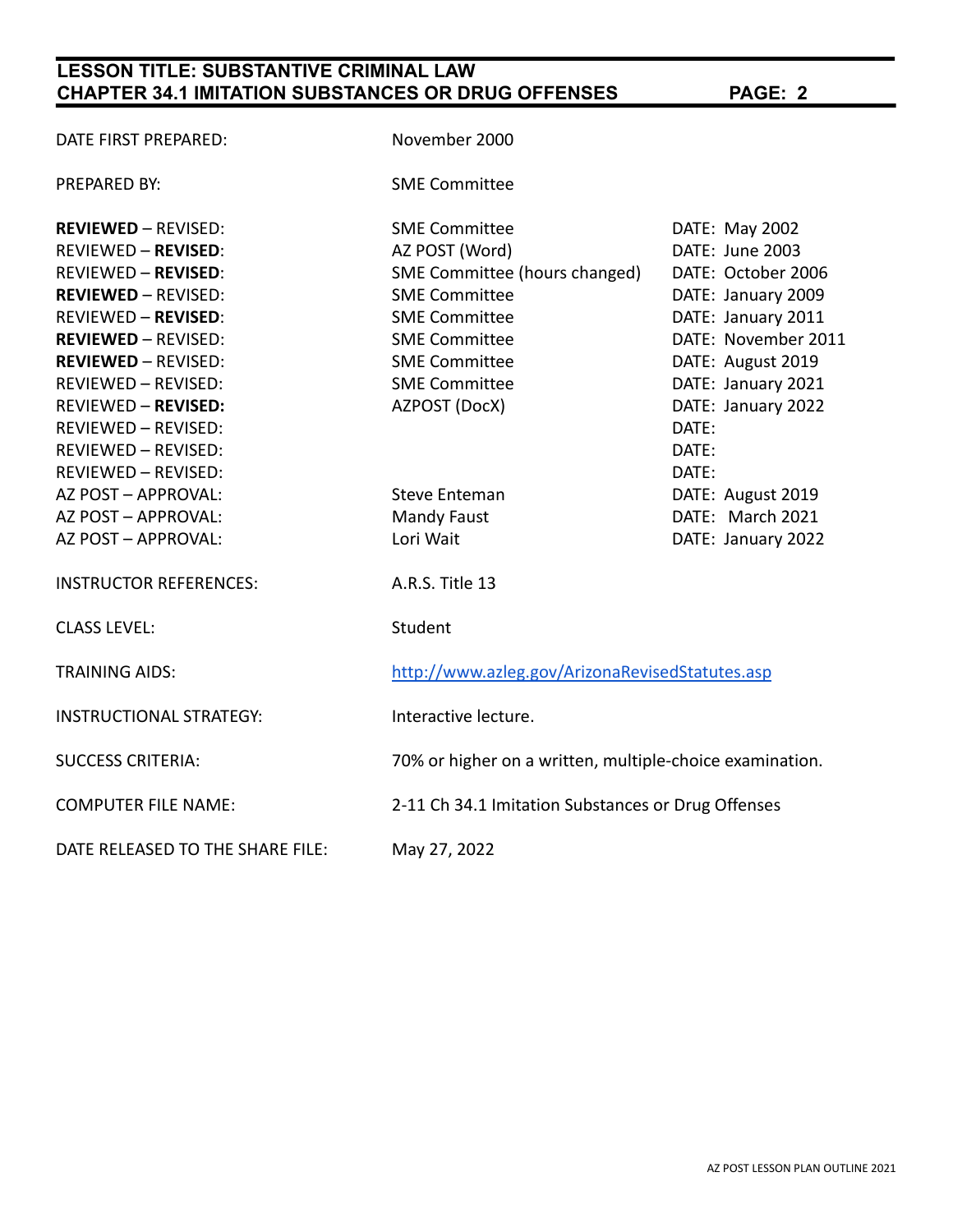## **I. INTRODUCTION**

- A. Instructor (self) introduction.
- B. Preview of performance objectives. *INSTRUCTOR NOTE: Use is taught as a "Stand alone" lesson plan.*

# **II.** §**13-3456 – POSSESSION OR POSSESSION WITH INTENT TO USE AN IMITATION CONTROLLED SUBSTANCE P. O. 2.11.34.1.1A1**

- A. It is unlawful for any person to possess, or possess with the intent to use, an imitation-controlled substance.
- B. This is a misdemeanor.

## **III.** §**13-3457 – POSSESSION OR POSSESSION WITH INTENT TO USE AN IMITATION PRESCRIPTION-ONLY DRUG P. O. 2.11.34.1.1A2**

- A. It is unlawful for any person to possess, or possess with the intent to use, an imitation prescription-only drug.
- B. This is a misdemeanor.

# **IV.** §**13-3458 – POSSESSION OR POSSESSION WITH INTENT TO USE AN IMITATION OVER-THE-COUNTER DRUG P. O. 2.11.34.1.1A3**

- A. It is unlawful for any person to possess, or possess with the intent to use, an imitation over-the-counter drug.
- B. This is a misdemeanor.

## **V.** §**13-3455 – MANUFACTURE OR DISTRIBUTION OF IMITATION OVER-THE-COUNTER DRUG**

### **P. O. 2.11.34.1.1A3**

- A. It is unlawful for any person to manufacture, distribute or possess with intent to distribute an imitation over-the-counter drug.
- B. This is a class 6 felony (class 5 felony if a person over 18 violates it with respect to any person under the age of 18).

### **VI.** §**13-3459 – MANUFACTURE OF CERTAIN SUBSTANCES AND DRUGS BY CERTAIN MEANS**

### **P. O. 2.11.34.1.1A4**

A. It is unlawful for any person to make, distribute or possess any punch, die, plate, stone or other thing designed to print, imprint or reproduce the trademark, trade name or other identifying mark, imprint or device relating to the authorized identification of any controlled substance, prescription-only drug or over-the-counter drug or any likeness of any of the foregoing upon any drug or container to intentionally: